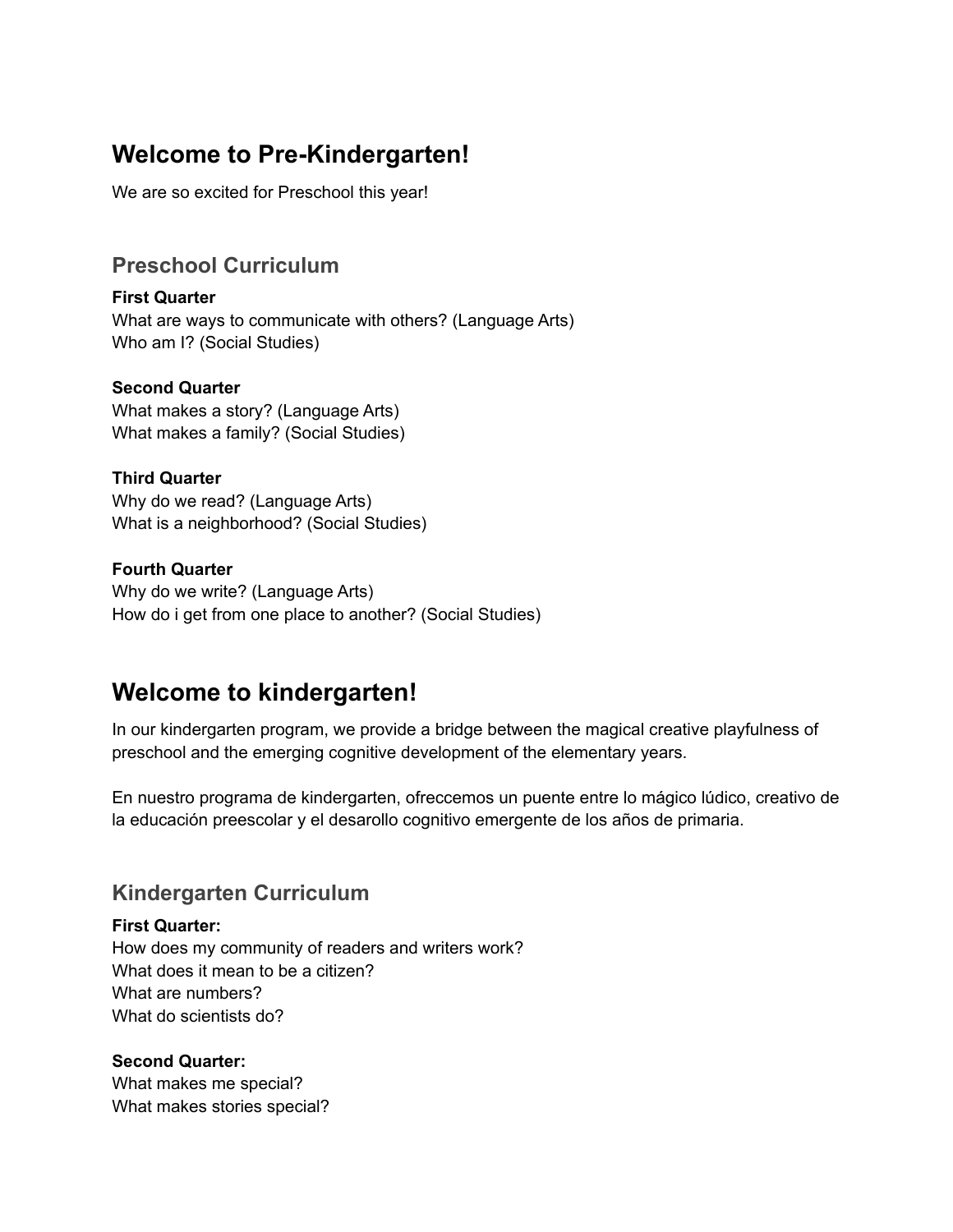What makes shapes special? What materials meet different needs?

### **Third Quarter:**

How can others help me improve my work? Why is it important to learn about people who are different than me? What makes animals special? How do we measure things?

## **Fourth Quarter:**

How do I share what I learn with others? What is my place in the world? How do numbers come together and break down? How do all living things adapt to their environment?

# **Welcome to First Grade!**

First grade is a year of transformation! First graders will learn to appreciate relationships between people places and the environment. Students will become readers, writers, scientists, and mathematicians through project based learning and engaging curriculum.

## **First Grade Curriculum**

## **First Quarter**

How do we tell our own stories? (Language Arts) How do families work together? (Social Studies) How can units help us classify and create data that helps understand the world around us? (Math) What does it mean to be alive? (Science)

#### **Second Quarter**

How do families make decisions? (Language Arts) How and why do families earn, spend and save money? (Social Studies) How can the transformation of matter be explored, understood and communicated? (Science)

#### **Third Quarter**

How do we know a hero when we see one? (Language Arts) How can good citizens impact the world? (Social Studies) How can we predict what's going to happen based on patterns? (Math) How do the choices that humans make affect the environment? (Science)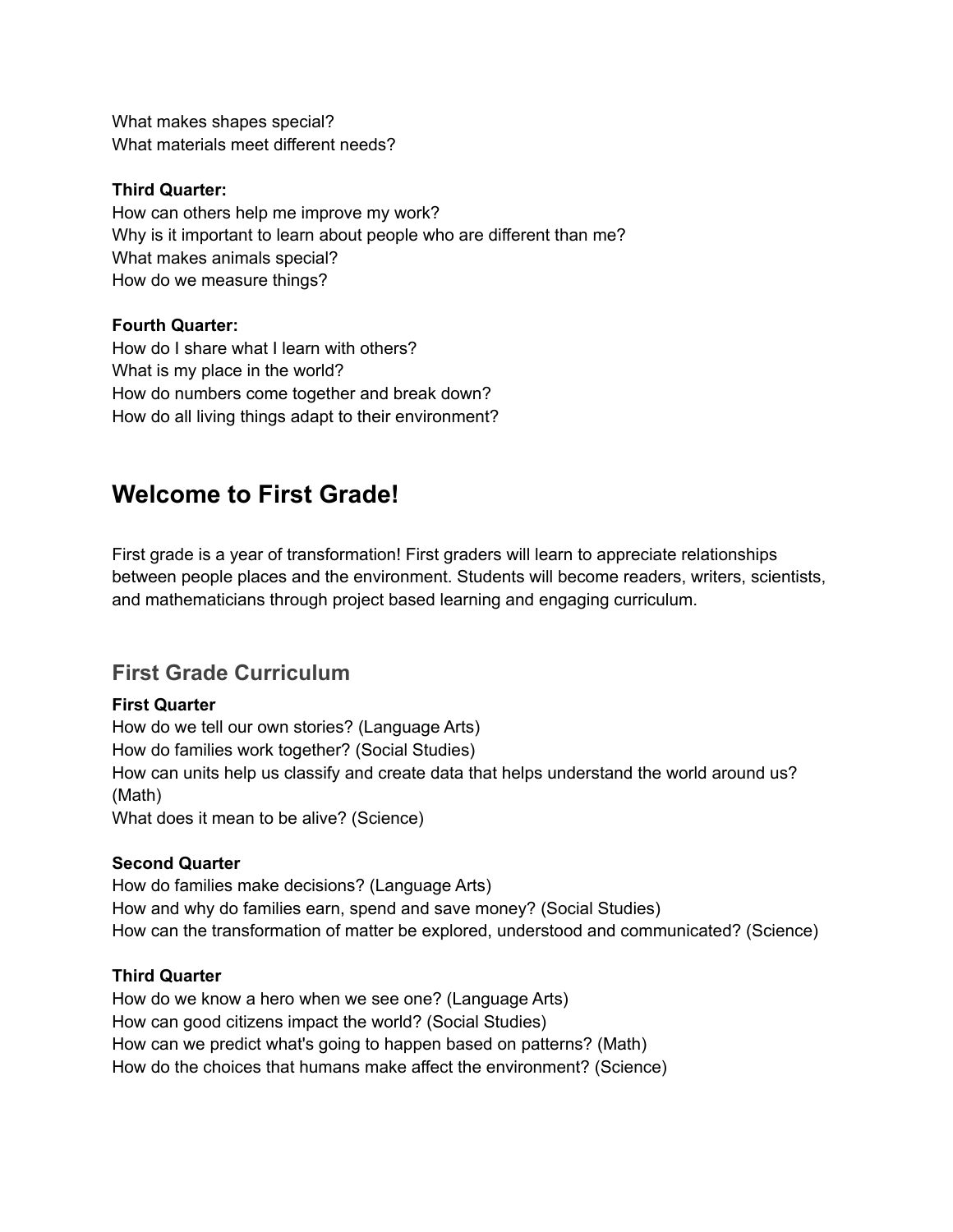#### **Fourth Quarter**

How can we make changes in the world? (Language Arts) What does my world look like, and how can I make changes? (Social Studies) How can numbers be used as codes to create systems and processes (using coding to create games, rules and systems- Minecraft/Scratch/Lego WeDo? (Math) How do life cycles help us understand change? (Science)

# **Welcome to Second Grade!**

Welcome to second grade! We will be updating grade level information soon!

## **Second Grade Curriculum**

#### **First Quarter**

How does reading and writing create a cooperative community? (Language Arts) How is our classroom a community? (Social Studies) How can i use math to help me solve problems in the real world? (estimation, strategically understanding operations) ( Math) How do I leave my scientific legacy using different types of data? (science)

#### **Second Quarter**

How does the community/setting/environment affect characters in a story? (Language Arts) How does my community shape who I am? (Social Studies) How can i use patterns to analyze and solve everyday situations? (Math) How do weather systems interact and affect us? (Science)

### **Third Quarter**

How does a character's traits affect their choice in a story? (Language Arts) How do our choices as a member of a community affect our neighborhood. our classroom, and ourselves? (social Studies) How can I use the appropriate standard units, techniques and tools of measurement to impact

our community ( Math)

How do principles of the physical world enable to construct, engineer and engage in my world? (robotics, coding)

## **Fourth Quarter**

How can Language help us make changes in our community? (Language Arts) How does geometry help me understand and design my space and community? (Math) What role do animals play in our community? (Science)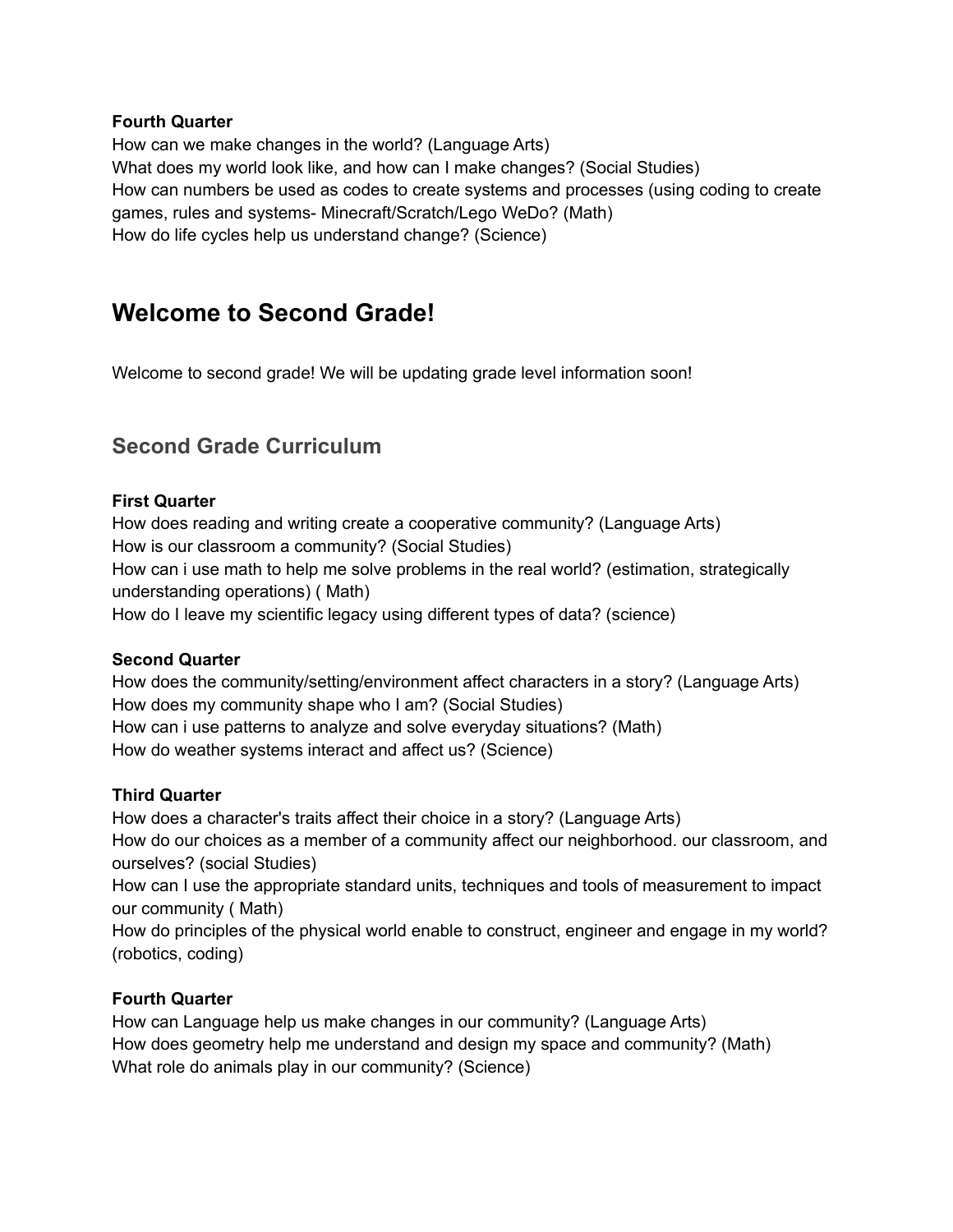# **Welcome to Third Grade!**

We are going to learn so much in 3rd grade!

# **Third grade curriculum**

## **First Quarter**

Reading/Social Studies: What are the origin stories of the things that make Chicago unique? How can reading help us to explore and understand our world? What causes change? What remains the same? How do our personal stories reflect varying points of view and inform contemporary ideas and actions? How has Chicago changed and how might it change in the future? Second Quarter

### **Third Quarter**

**Fourth Quarter**

# **Welcome to Fourth Grade!**

Fourth grade Morrill teachers are excited to present the school year!

## **Fourth grade curriculum**

#### **First Quarter**

In the first quarter we will be asking how we know what really happened in the past through the study of the earth and its history.

#### **Second Quarter**

In the second quarter, we will be learning to use our political voice to have a greener community through the use of patterns in math to construct and evaluate more efficient solutions.

#### **Third Quarter**

In the third quarter, we will be making our own music through fraction exploration, creating our own graphic novels about our life in outer space, and sharing our families' stories with the world.

#### **Fourth Quarter**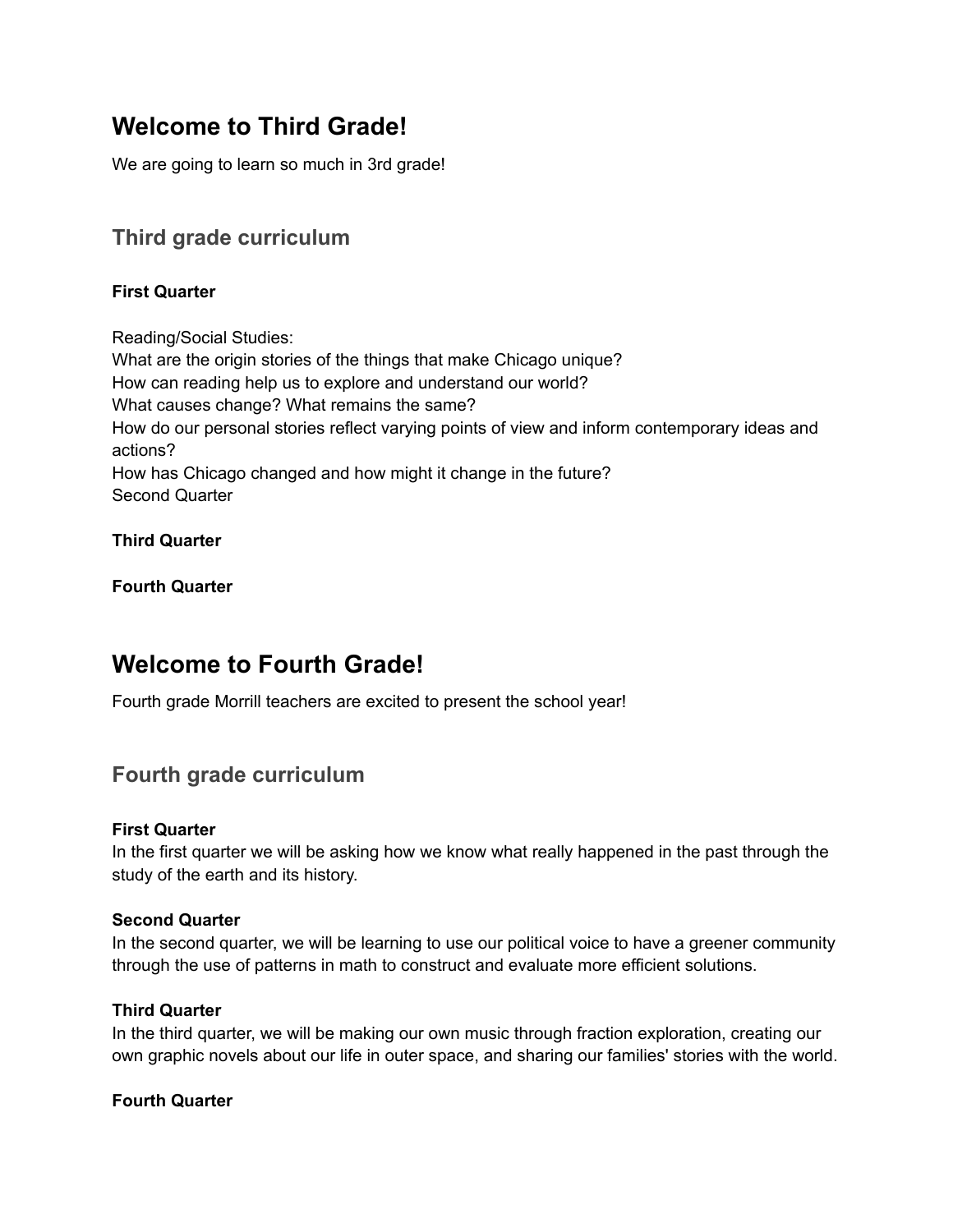In the fourth quarter, we will be taking on the world through a "Your Voice, Your Community" forum. We will have conversations about our streets, our health, and our safety.

# **Welcome to Fifth Grade!**

In 5th grade, we will be learning new and fun things everyday and all year long.

## **Fifth Grade Curriculum**

#### **First Quarter**

How do perspectives impact how stories are told and interpreted? (Language Arts) How does culture unite us and divide us? (Social Studies) How can we use math to uncover the unknown? (Math)

#### **Second Quarter**

How does where we live affect who we are? (Language Arts) How do boarders define ourselves and our world? (Social Studies) How can understanding parts or pieces of a whole help us combine and compare different Quantities? (Math) How does experimentation help us explore the world? (Science)

#### **Third Quarter**

How do we "read" our world? (Language Arts) How are news stories adapted across multiple media? (Social Studies) How do share standards help us plan and execute projects and ideas in the real world? (Math) How does the environment impact people? (Science)

#### **Fourth Quarter**

How does Literature influence the way we think, act, and perceive the world? (Language Arts) What responsibilities do we have (to society, nature, and our community) that come along with freedom? (Social Studies)

How can people impact their environment? (Math & Science)

# **Sixth and Seventh Grade Team**

Explore this page and meet your 6/7 team, and stay abreast with their essential questions for the upcoming school year. Please visit the page early and often as your team will keep you updated with blog posts and project updates throughout the year.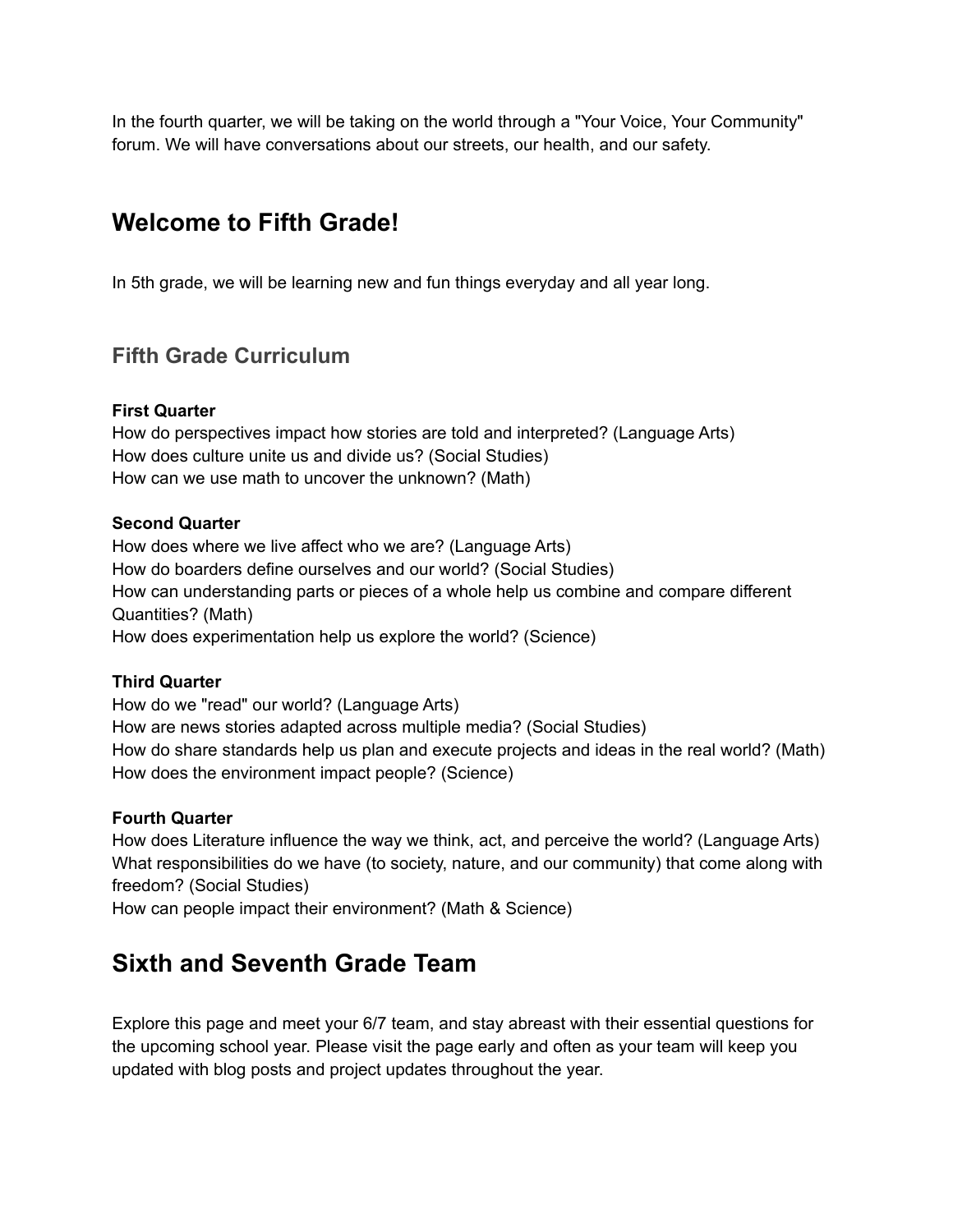# **Sixth/Seventh Grade Curriculum**

### **First Quarter**

How do common standards help us describe and change our world around us? (Math) What is truth? (6/7) (Language Arts & Social Studies) How does inquiry help develop understanding? (6) How does inquiry foster change? (7) (Science)

### **Second Quarter**

Is conflict always a bad thing? (Language Arts) How does the conflict between empires lead to new ideas? (Social Studies) How have natural processes shaped the surface of the Earth? (Science) How can understanding parts or pieces of a whole help us combine and compare different quantities? (Math)

### **Third Quarter**

How much do our communities and cultures shape us? (Language Arts) How do communities influence the spread of ideas? (social Studies) What factors affect the Earth's climate? (science) How do the measures of angles in a polygon determine its possible shapes and uses? How do the lengths and edges of a polygon determine its possible uses? (Math)

#### **Fourth Quarter**

How is the world communicating with us and how does it impact how we communicate with the world? (Language Arts)

How does culture influence our effectiveness to communicate? How does technology influence the spread of ideas overtime? (Social Studies)

How do we make ball park estimates of exact computations? (Math)

How does exploring space benefits people on earth? (Science)

Welcome to Seventh and Eighth Grade! We're so excited for this year!

# **Seventh & Eighth Grade Curriculum**

## **First Quarter Focus Questions:**

Questions that will connect our students to their answers Language Arts: Nonfiction/Research Focus: How do we consume and communicate information about who we are through social media and multimedia? Math: How Do Symbols Help Us Understand The Unfamiliar? (Say It With Symbols) Science: How Do Things Change And Transform Without Losing Anything?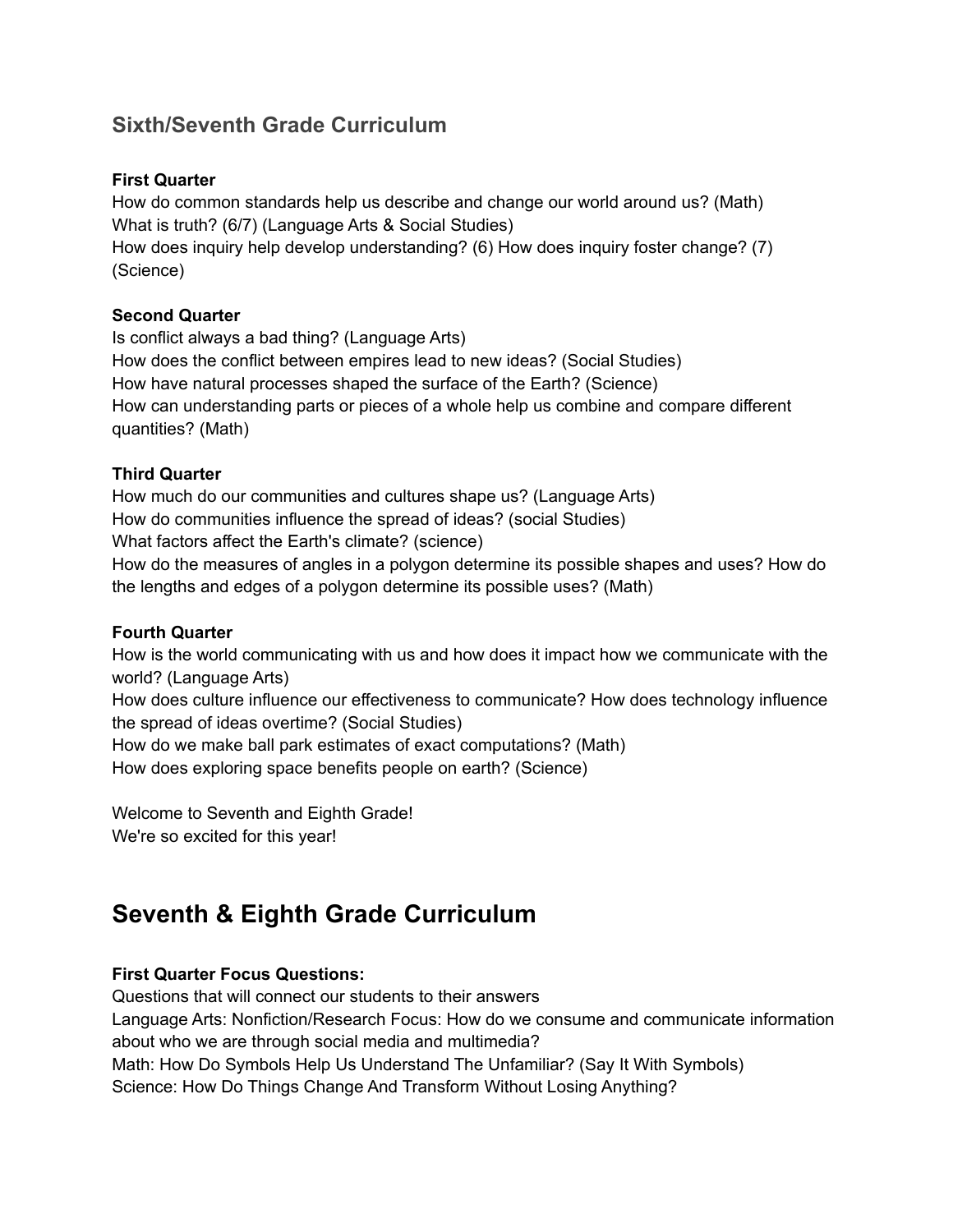#### **Second Quarter Focus Questions:**

Questions that will connect our students to their answers Language Arts: Non-Fiction/Research Focus: How do we determine credible sources of information through text and media? Math: How Do We Make 2-D Renderings Appear As If They Are 3-D? (Butterflies, Pinwheels, and Wallpaper) Science: How is matter described? Why does a substance change states?

#### **Third Quarter Focus Questions:**

Questions that will connect our students to their answers Language Arts: Nonfiction/Research Focus: How do yesterday's heroes respond to struggle and circumstance and how does that influence us today? Math: How Can Noticing Patterns Lead To Discovery? (Thinking With Mathematical Models)Science: How Do Things Get Invented/ Designed?

#### **Fourth Quarter Focus Questions:**

Questions that will connect our students to their answers Language Arts: Fiction/Nonfiction Focus How do my choices, decisions and influences impact who I am and what I want to become? Math: How Can Understanding The Way Different Variables Interact, Help Me Maximize Efficiency? (It's In the System) Science: How Can I Stay Healthy And Safe?

# **Welcome to Arts and Media!**

Morrill provides a comprehensive Arts & Media curriculum, offering classes in Visual Art, Drama, Library Sciences, & Media Integration. Students will have the opportunity to explore through creative expression, design processes, and project-based learning.

## **Arts and Media Curriculum**

THE ESSENTIAL ACADEMIC LEARNING REQUIREMENTS IN THE ARTS

1. THE STUDENT UNDERSTANDS AND APPLIES ARTS KNOWLEDGE AND SKILLS. To meet this standard, the student: understands arts concepts and vocabulary develops arts skills and techniques understands and applies arts styles from various artists, cultures and times applies audience skills in a variety of arts settings and performances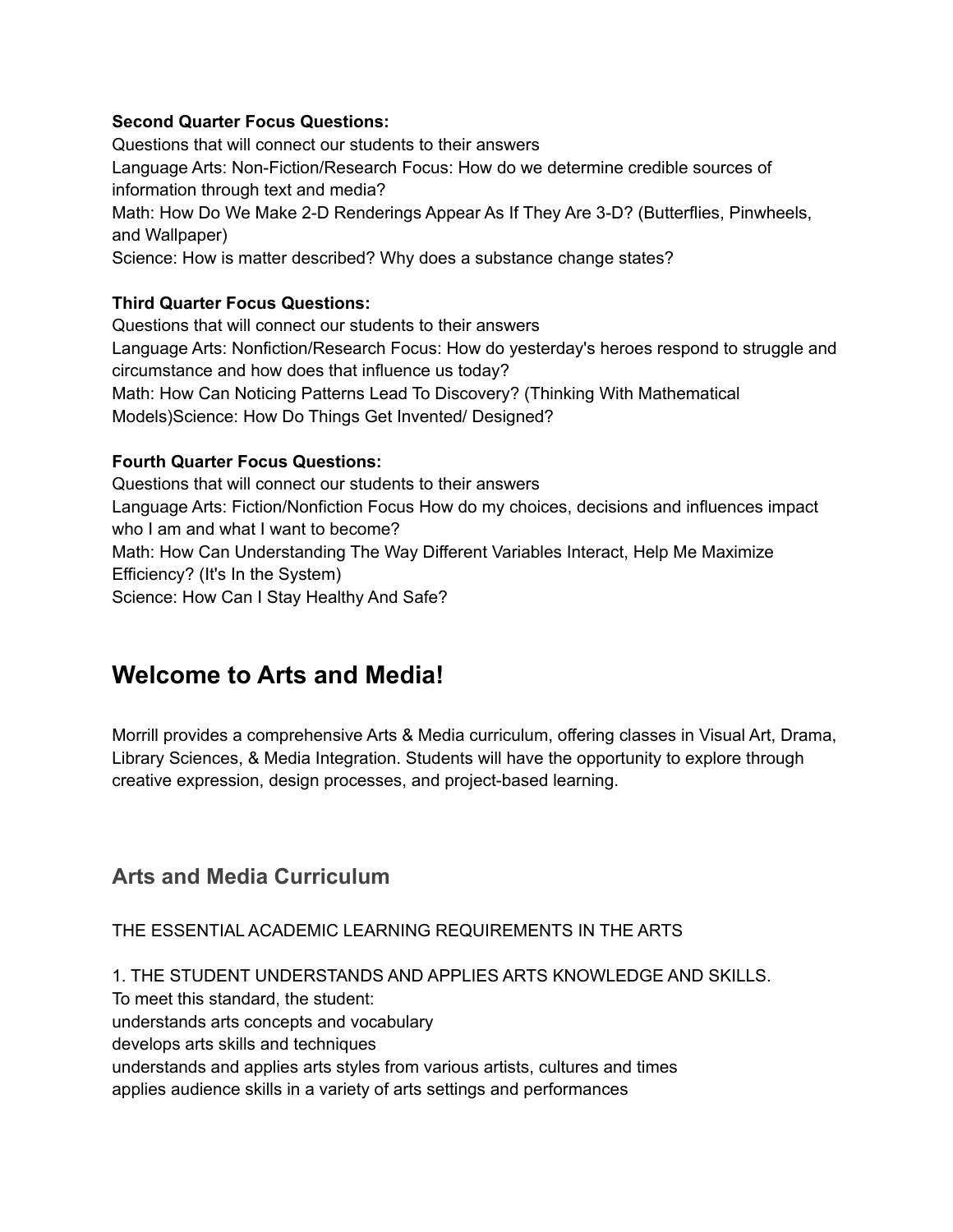2. THE STUDENT DEMONSTRATES THINKING SKILLS USING ARTISTIC PROCESSES.

To meet this standard, the student: conceptualizes the context or purpose gathers information from diverse sources develops ideas and techniques organizes arts elements, forms, and/or principles into a creative work reflects for the purpose of elaboration and self evaluation refines work based on feedback

3. THE STUDENT COMMUNICATES THROUGH THE ARTS.

To meet this standard, the student: uses the arts to express and present ideas and feelings uses the arts to communicate to an audience for a specific purpose develops personal aesthetic criteria to communicate artistic choices

4. THE STUDENT MAKES CONNECTIONS WITHIN AND ACROSS THE ARTS, TO OTHER DISCIPLINES, LIFE, CULTURES, AND WORK.

To meet this standard, the student:

demonstrates and analyzes the connections among the arts disciplines

demonstrates and analyzes the connections between the arts and other content areas

understands how the arts impact lifelong choices

understands that the arts shape and reflect culture and history

demonstrates knowledge of arts careers and the role of art skills in the world of work

# **Physical Education**

The Morrill physical education program strives to develop students' personal fitness and skill-related abilities. The program aims to develop students' personal and social responsibility, self-management skills, and the ability to make informed choices.

Morrill does not require students to wear a P.E. uniform, but students must wear gym shoes on the day the are scheduled to have P.E. Please see your child's homeroom teacher for their scheduled P.E. days.

If you want to purchase a Morrill T-shirt or Morrill Joggers, please stop by the gym office. Cash only please.

Children's T-Shirts are \$6.00. Adult T-Shirts are 7.00.

Children's Joggers are \$15.00. Adult Joggers are 18.00.

# **Physical Education Curriculum**